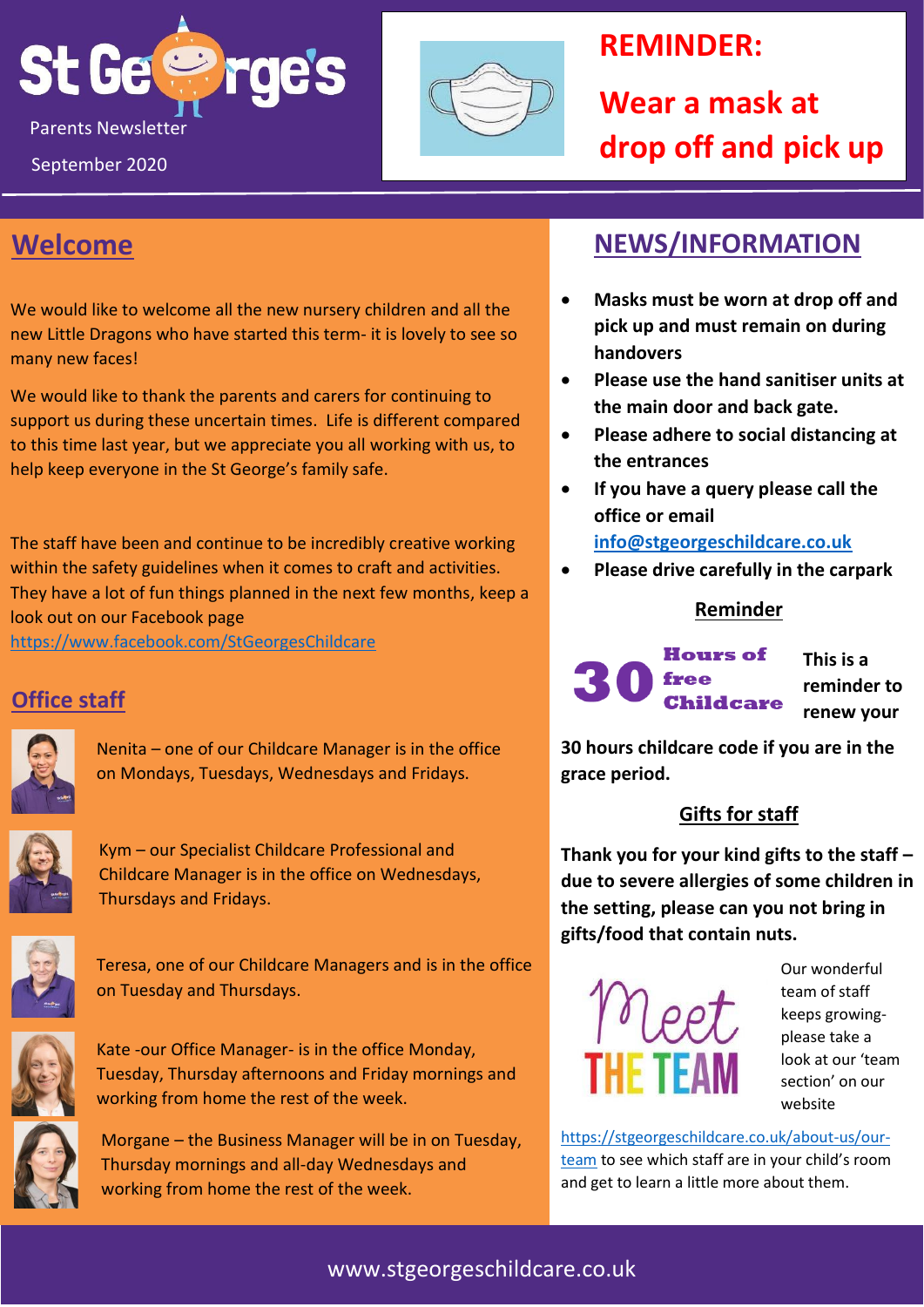# Fundraising

#### **ST GEORGE'S END OF SUMMER RAFFLE**



**Thank you to everyone who has already bought numbers for our Raffle.**

**The Raffle will be drawn on Friday 2nd October so you have until Thursday 1st October to purchase numbers to win one of the lovely prizes below and also support St George's – all our children will benefit from the proceeds of the Raffle Numbers are £2 each or 6 for £10 To take part please call or email Becky on 01892 543982 or [becky.king@stgeorgeschildcare.co.uk](mailto:becky.king@stgeorgeschildcare.co.uk)**



## Kitchen and Allotment **Review Us**



The allotment is blooming at the moment and the children have been harvesting the vegetables and giving them to the kitchen to use in the children's meals.

**Diary Dates** 



| <b>Little Dragons</b>                                     | Friday 23rd                                          |
|-----------------------------------------------------------|------------------------------------------------------|
| finish                                                    | October                                              |
| <b>October Half tern</b><br><b>Holiday Club</b><br>starts | Monday 26 <sup>th</sup><br>-30 <sup>th</sup> October |
| <b>Little Dragons</b>                                     | Monday 2 <sup>nd</sup>                               |
| return                                                    | November                                             |
|                                                           |                                                      |

### **OCTOBER HOLIDAY CLUB**

It is almost time for another Holiday Club! Please email [kate.foulkes@stgeorgeschildcare.co.uk](mailto:kate.foulkes@stgeorgeschildcare.co.uk) for a booking form.





#### Please review us

[https://g.page/StGeorgesChild](https://g.page/StGeorgesChildcare/review) [care/review](https://g.page/StGeorgesChildcare/review)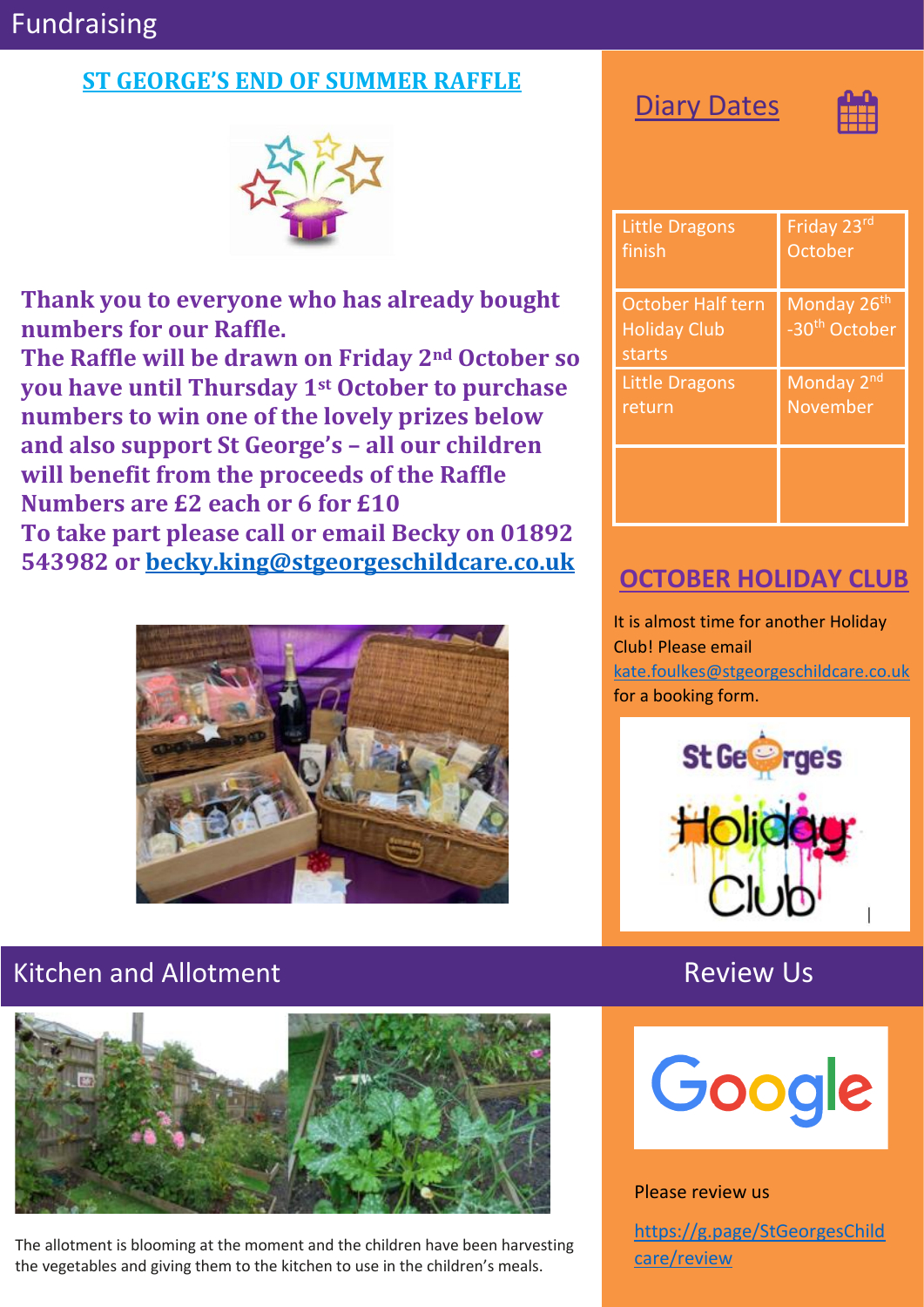# Squirrels Hedgehogs



Squirrels have been continuing learning about colours. We have been using bright coloured paint to make our own pictures. The staff coloured rice and flour for the children to play with.

The children have been very interested and shown a lot of enthusiasm when they see the messy play. A few expressions have used include, "wow", "uh-oh", "ahh" and lots more!



This month Hedgehogs have been enjoying a lot of messy play! They have been making car marks in flour and animal footprints.

The Hedgehogs team have welcomed a new member, Andrew who is our new Apprentice. The children have already bonded with him and love listening to reading stories. The staff have been preparing a few of the children for their new brother and siters- they have spent lots of time in the home corner, cuddling and feeding their dolls.

## New staff



Rachel has started in the Squirrels room



Andrew is our new Apprentice and will be working in Hedgehogs



Nicola has joined the Moles room.

### Moles

Moles subject theme this month was 'transport'. The children have had fun with lots of transport related activities. We had a fire drill this month, but we did not get to see any fire engines!

The children have been busy and made cupcakes – they mixed all the ingredients together with raisins too and enjoyed decorating them too.

We have also enjoyed tidying up the balcony off one of the rooms in Moles – the children got stuck in with the cleaning too. It is a lovely space to have and a great sun trap in the afternoon.